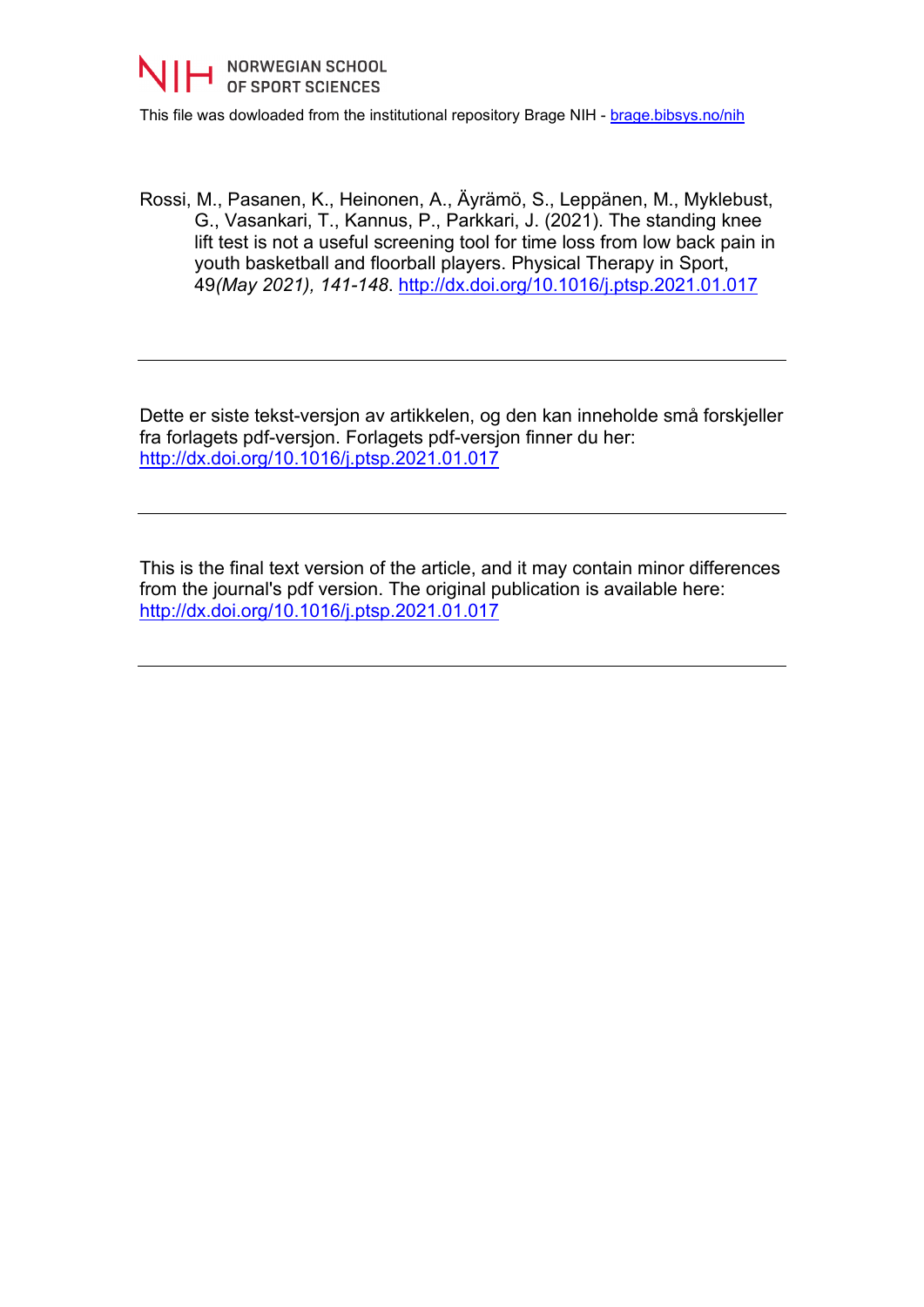# **Standing knee lift test is not a useful screening tool for time-loss LBP in youth basketball and floorball players**

## **Authors (Family name, given name, degrees)**

Rossi, Marleena Katariina, PT, MSc<sup>1,2</sup>, Pasanen, Kati, PT, MSc, PhD<sup>1,3,4,5</sup>, Heinonen, Ari, PT, PhD , Äyrämö, Sami, PhD<sup>6,</sup> Leppänen, Mari, PhD<sup>1</sup>, Myklebust, Grethe, PT, PhD<sup>7</sup>, Vasankari, Tommi, MD, PhD<sup>1</sup>, Kannus, Pekka, MD, PhD<sup>1, 9</sup>, Parkkari, Jari, MD, PhD<sup>1, 8</sup>

### **Affiliations (Address):**

1 Tampere Research Center of Sports Medicine, The UKK Institute for Health Promotion Research, Kaupinpuistonkatu 1, 33500 Tampere, Finland

2 Faculty of Sport and Health Sciences, P.O. Box 35 40014 University of Jyväskylä, Jyväskylä, Finland

3 Sport Injury Prevention Reserch Centre, Faculty of Kinesiology, University of Calgary, 2500 Universtity Drive NW, Calgary, AB, T2N 1N4, Canada

4 Alberta Children's Hospital Research Institute, University of Calgary, 3330 Hospital Drive NW, Calgary, AB, T2n 4N1, Canada

5 McCaig Insitute for Bone and Joint Health, 3280 Hospital Drvie NW, Calgary, AB, T2N 4Z6, Canada

6 Faculty of Information Technology, P.O. Box 35 40014 University of Jyväskylä, Jyväskylä, Finland,

7 Oslo Sports Trauma Research Center, Department of Sports Sciences, Norwegian School of Sport Sciences, Sognsveien 220, 0806 Oslo, Norway

8 Tampere University Hospital, Central Hospital, PO BOX 2000, FI-33521 Tampere, Finland

9 Department of Orthopedics & Traumatology, Central Hospital, PO BOX 2000, FI-33521 Tampere, Finland

**Acknowledgements:** Sincere thank you to Kari Tokola for indispensable support with the statistical methods. Thanks also for Jussi Hietamo and Teemu Ekola for injury data collection, Irja Lahtinen for collection of training and match data and keeping contact with the participating teams.

#### **Corresponding author:**

Marleena Rossi, MSc, PT Tampere Research Center of Sports Medicine/The UKK Institute for Health Promotion Research Kaupinpuistonkatu 1, 33500 Tampere, Finland PL 30 33501 Tampere, Finland Phone: +358-407283228 email: marleena.k.rossi@student.jyu.fi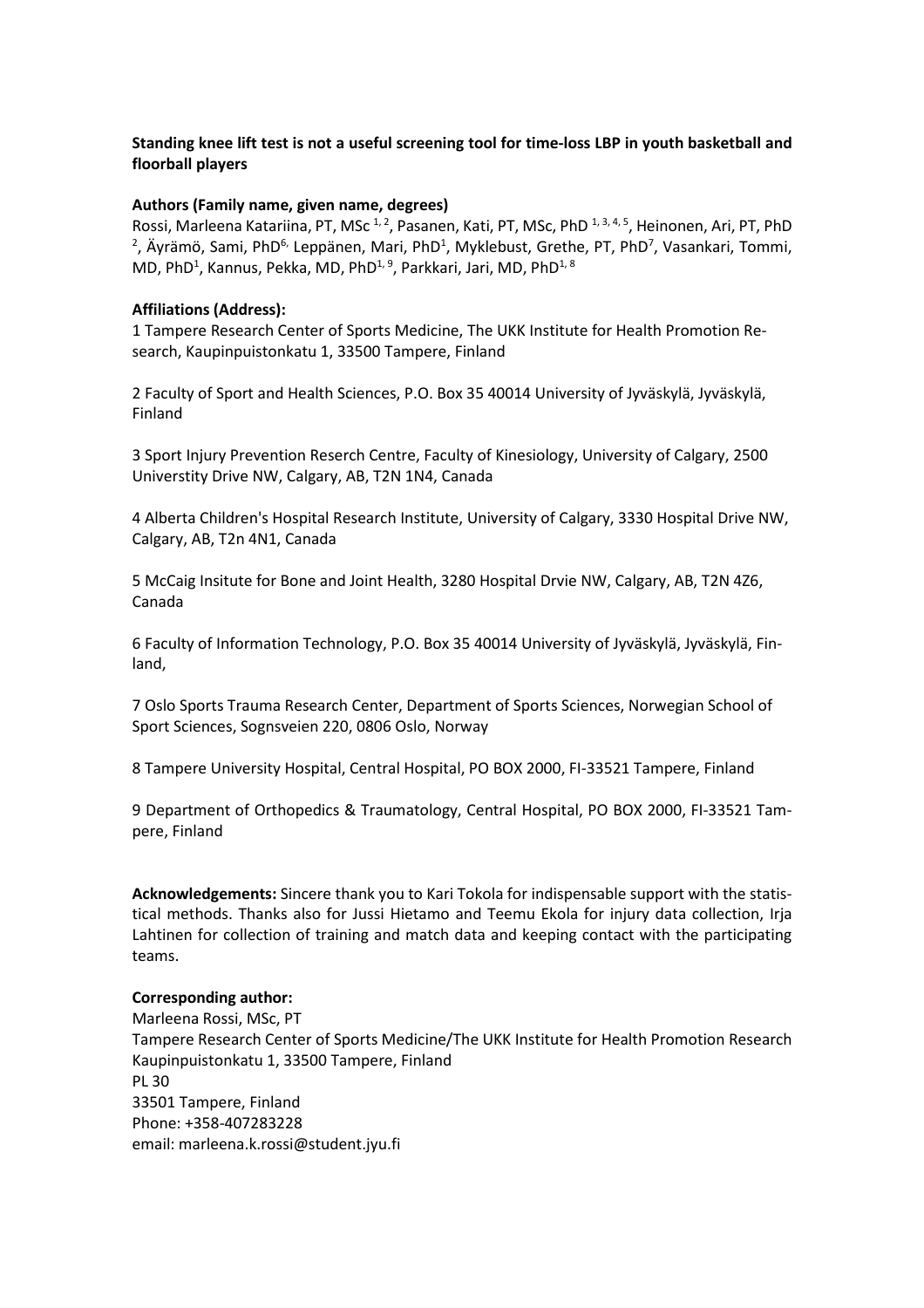## **ABSTRACT**

**Objectives** The aim of this explorative study was to investigate the association between pelvic kinematics during standing knee lift (SKL) test and LBP in youth floorball and basketball players.

**Design** A Prospective cohort study.

**Setting** Finnish youth floorball and basketball players.

**Participants** Finnish youth female and male floorball and basketball players (n=258, mean age 15.7±1.8).

**Main Outcome Measures** LBP resulting in time-loss from practice and games was recorded during the 12-month follow-up and verified by a study physician. Associations between LBP and sagittal plane pelvic tilt and frontal plane pelvic obliquity during SKL test measured at baseline were investigated. Individual training and game hours were recorded and the Cox's proportional hazard models with mixed-effects were used for analysis.

**Results** Cox analyses revealed that sagittal plane pelvic tilt nor frontal plane pelvic obliquity, as measured in this study, were not associated with LBP in floorball and basketball players during the follow-up.

**Conclusions** Pelvic movement during standing knee lift test is not associated with future LBP in youth floorball and basketball players.

**Keywords** LBP, sports injury, risk factors, prospective study, youth athletes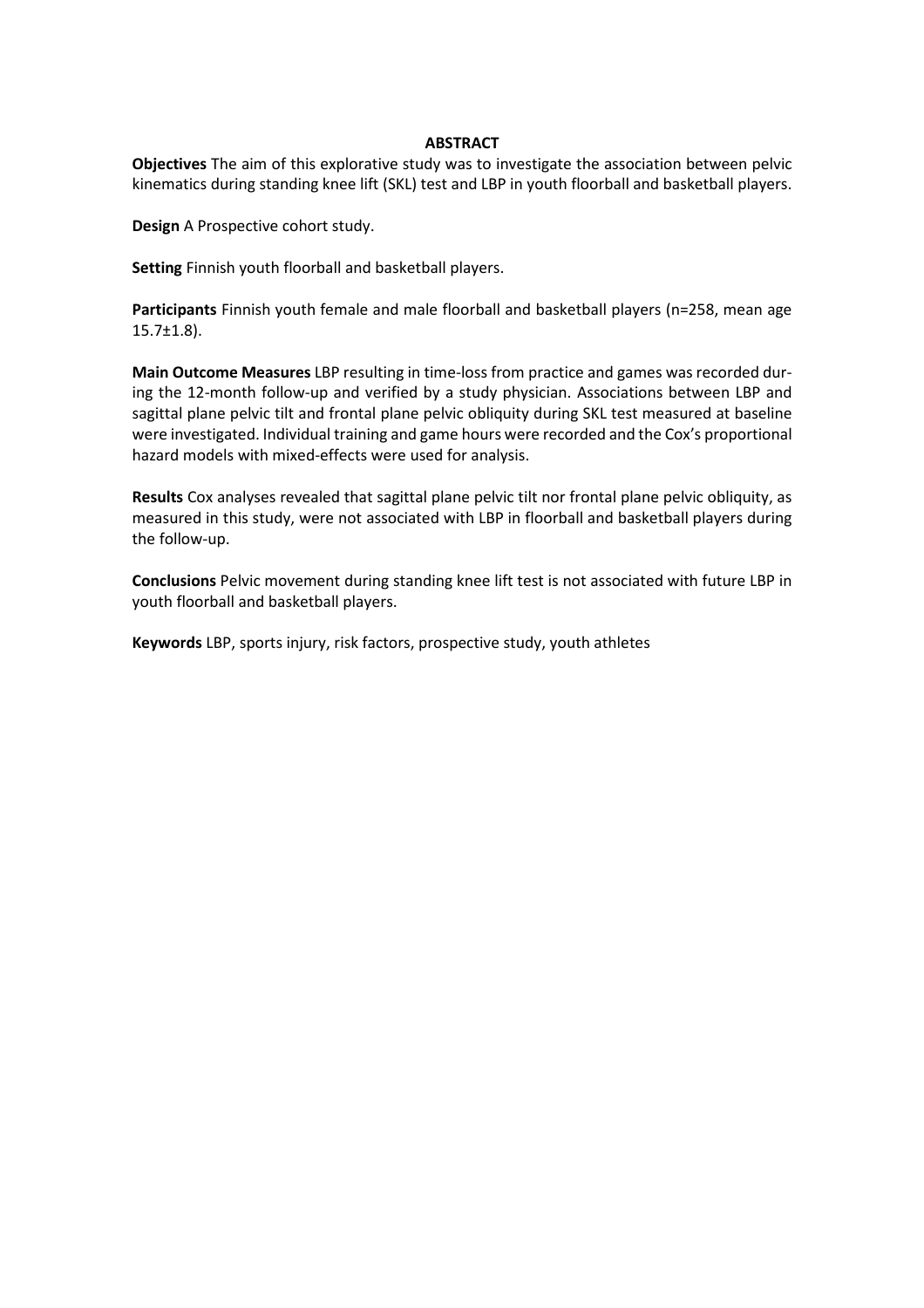## **INTRODUCTION**

Low back pain (LBP) is common already in youth and results in absence from work or school, and interference with normal daily activities and recreational physical activities[1]. In Finland, nearly half of youth between 11 to 15-years participate in organized sports. Studies analysing any association between LBP and physical activity are inconsistent[2], but it seems that participation in organized sports might increase the risk for LBP[3]. However, prospective studies investigating risk factors for LBP in youth sports are limited. Yet, to be able to effectively prevent or decrease the incidence of LBP in youth athletes, risk factors should be identified.

LBP prevalence is high in youth floorball and basketball players[4]. Both sports include running, sudden turns and stops as well as other movements performed in single-leg support. Standing knee lift (SKL) test has been used to evaluate hip and pelvic stability [5-8]. The test is often used in clinics especially with LBP population to assess hip and pelvic stability and has been suggested as a part of functional screening for athletes[7]. Increased pelvic movement during the test may be due to impaired movement control which may lead to increased loading and strain in the low back area.

Further investigation analysing any association between LBP and movement patterns in sport is needed[9]. The overall aim of this explorative study was to investigate the association between LBP incidence and pelvic kinematics during standing knee lift in youth floorball and basketball players. The main objective was to assess, whether increased sagittal plane pelvic tilt during SKL test predisposes for LBP in youth floorball and basketball players. The secondary objective was to explore whether frontal plane pelvic kinematics during SKL test are associated with LBP incidence. Our hypothesis was that players with increased pelvic movement during SKL test have increased risk for LBP.

#### **METHODS**

This prospective cohort study was approved by Ethics committee of Tampere Hospital District (ETL-code R10169) and carried out in accordance with the Declaration of Helsinki and the guidelines for good scientific practice. Written informed consent was acquired from the participants (and legal guardian if player was under 18 years old).

## **Participants and data collection**

This 12-month follow-up study is part of a larger three-year follow-up study investigating lower extremity (LE) injuries in youth floorball and basketball players (PROFITS)[10]. Players who were ineligible junior league players (older than 21-years-old), had an ongoing acute injury affecting the baseline test participation or did not participate in the test or in follow-up were excluded from this study.

The baseline questionnaire was answered and the baseline tests[10] were performed over one day at the beginning of the study in April 2013. The baseline questionnaire covered basic demographics, sports participation and history of musculoskeletal complaints. The players' history of LBP was recorded using the Standardized Nordic questionnaire of musculoskeletal symptoms (modified version for athletes)[11,12]. History of previous LBP was determined based on question 'How many days have you had LBP during the past 12 months: 'none' recorded as no LBP history and , '1 to 7 days', '8 to 30 days', '>30 days but not daily' and 'daily' recorded as a history of LBP.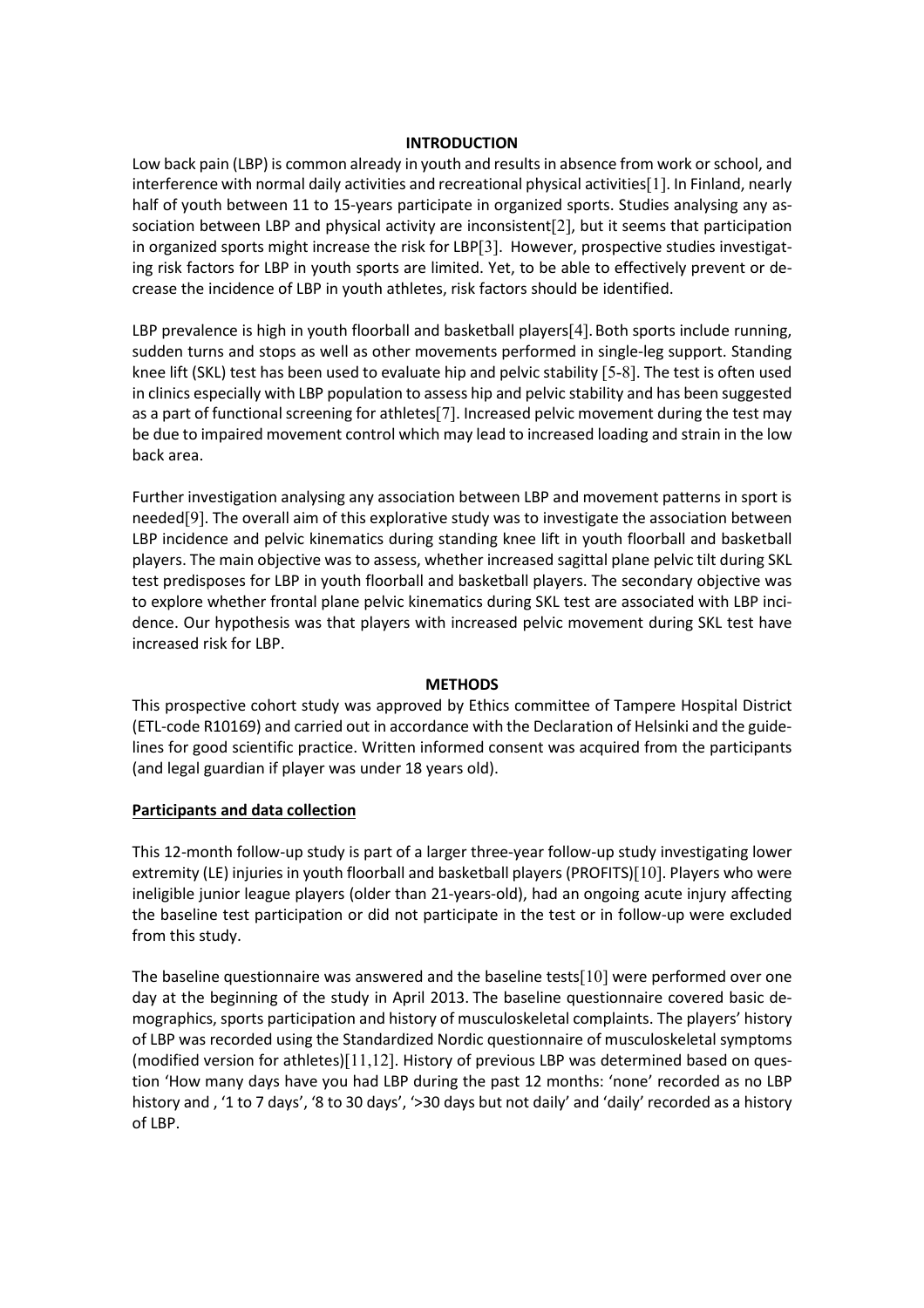### *Test procedure*

Standing knee lift (SKL) test was used to assess hip and pelvic stability. This test is a modified Trendelenburg test[6] and is often used as a clinical screening test for LBP patients. For the purposes of this study 3D motion analysis was used to reveal the performance in the SKL test. The 3D motion analysis comprised of eight cameras (Vicon T40, Oxford, UK), 16 lower body markers (Plug-In Gait, Vicon, Oxford, UK) and two force plates (AMTI, Watertown, Massachusetts) where data was recorded synchronously at 300 fps and 1500 Hz.

Prior the test, 16 reflective markers were placed by one physiotherapist on anatomical landmarks on the lower extremities on both sides (anterior spina iliac superior (ASIS), posterior spina iliac superior (PSIS), lateral thigh, lateral knee joint line, lateral tibia, lateral malleolus and over shoe on second metatarsal and calcaneus) and a static calibration trial was performed.

During the test the players stood with feet 20 cm apart (standardized using a 20 cm wide wooden block), one foot on each force plate and arms by their sides. The players were instructed to lift one knee twice by flexing hip and knee and hold the position for few seconds. The player was instructed to lift the knee to horizontal level. The trial was regarded valid if the player lifted the lifted the leg to at least 45 degrees hip flexion and all markers stayed firmly on the player's skin throughout the test. The test started by lifting the dominant leg and followed by the nondominant leg. The leg dominance was determined by asking about their preferred kicking leg. Trials were excluded if the hip angle was below 45 degrees or the standing foot was moved.

Vicon Nexus Plug-in Gait model was used for the analyses. All the kinetic measurements were performed from foot lift to foot contact, i.e. the period when the unfiltered ground reaction force was lower than a threshold of 25 N. The players performed two trials on each leg.

A custom Python (2.7.13) script was used to calculate pelvic orientations from 3D marker trajectories. For reading and modifying motion capture and force plate acquisitions, an open-source Python wrapping of Biomechanical ToolKit platform (BTK 0.3) was used. A standard, opensource, Python libraries for scientific computing (NumPy 1.15.4), data analysis (pandas 0.19.2), and data visualization (Matplotlib 2.0.0) where utilized for the script. Vertical trajectories of the heel and toe markers were used to detect the knee lift performance from the trial files and 1000 milliseconds was set as a threshold time for the minimum duration of the valid test trial. Then the synchronously recorded analogue force plate signals were used to determine the exact timings (motion capture frames) of the foot off and foot strike events. 25N was set as the threshold value. All incorrect or incomplete recordings were removed prior to analysis as the extracted test trials were checked visually. The plug-in-gait model output specification for pelvic angles was used to determine the peak values for each test trial.

For all investigated risk factors, the mean of two trials was calculated for right and left legs. The primary kinematic factor investigated was sagittal plane pelvic movement, and the following variables were calculated; peak pelvic anterior tilt and peak pelvic posterior tilt. For the subanalysis the secondary independent factor investigated was frontal plane pelvic obliquity and the following predefined variables were calculated; peak contralateral pelvic hike angle (maximum value of pelvic obliquity) and peak contralateral pelvic drop angle (minimum value of pelvic obliquity). The variables are described in TABLE 1.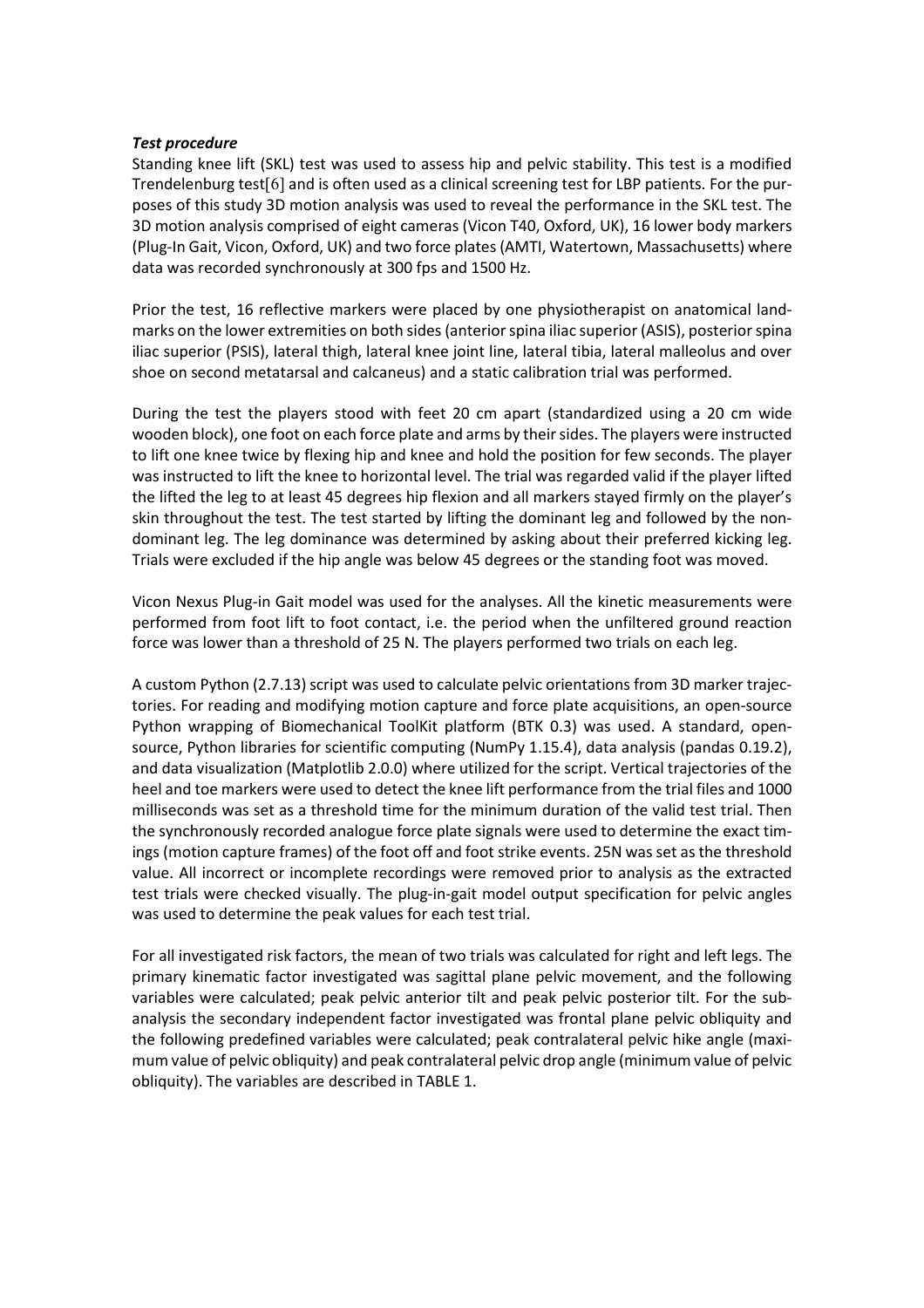| Variables                                           | Description                                                                                                                                                                   |                                                                                     |  |  |  |  |  |
|-----------------------------------------------------|-------------------------------------------------------------------------------------------------------------------------------------------------------------------------------|-------------------------------------------------------------------------------------|--|--|--|--|--|
| Primary independent variables                       |                                                                                                                                                                               |                                                                                     |  |  |  |  |  |
| Peak pelvic anterior tilt                           | Maximal point of anterior tilt in relation to global<br>vertical line during the knee lift (mean of two tri-<br>als).                                                         | Positive value = Pelvic tilts an-<br>teriorly.<br>Negative value = Pelvis tilts     |  |  |  |  |  |
| Peak pelvic posterior tilt                          | Maximal point of posterior tilt in relation to global<br>vertical line during the knee lift (mean of two tri-<br>als).                                                        | posteriorly (ASIS superior to<br>PSIS).                                             |  |  |  |  |  |
| Secondary independent variables                     |                                                                                                                                                                               |                                                                                     |  |  |  |  |  |
| Pelvic obliquity - Peak<br>contralateral drop angle | Angle between horizontal and line between left<br>and right ASIS, when the contralateral pelvic ASIS<br>is at its lowest point during the knee lift (mean of<br>two trials).  | Negative value= contralateral<br>pelvic drop (ASIS drops below<br>horizontal line). |  |  |  |  |  |
| Pelvic obliquity - Peak<br>contralateral hike angle | Angle between horizontal and line between left<br>and right ASIS, when the contralateral pelvic ASIS<br>is at its highest point during the knee lift (mean of<br>two trials). | Positive value= contralateral<br>pelvic hike (ASIS stays above<br>horizontal line). |  |  |  |  |  |

TABLE 1. Investigated primary and secondary risk factors

# *Injury and sport exposure registration*

The primary outcome was time-loss LBP. Time-loss LBP was defined as acute traumatic or gradual nontraumatic onset pain in the lower back area that resulted in time-loss from team practices and games for at least 24-hours. Direct contact injuries were excluded from this investigation. A direct contact injury was defined as LBP sustained as a result of direct contact to the lower back[13] (e.g. blow to the lower back).

Two study physicians contacted the teams weekly to interview the injured players. Information on new complaints was collected using a structured injury questionnaire (Supplementary table 1.) based on Fuller et al's[14] recommendations. During the follow-up, coaches recorded all individual team practice and game hours for every player.

## **Statistical methods**

IBM SPSS Statistics (v. 23-24.0) and Chi-square test and the t-test (Mann-Whitney test when appropriate) were used for descriptive statistical analyses and the results were reported as the mean, standard deviation (SD), and 95% confidence intervals (CI).

Cox's proportional hazard model with mixed-effects was used to study the relationship between investigated risk factors and LBP incidence. The analyses were performed using R (v 3.1.2; R Foundation for Statistical Computing[15]) and package coxme[16]. Sports club was used as a random effect and individual game and practice hours from the start of the follow-up until the first event (LBP) or the end of follow-up (if no event) were included in the Cox analyses. Data from all eligible players entering the follow-up was included in the analyses for the time they participated.

Univariate analyses were followed by multivariable analyses. It has been recommended to have 10 events per included variable in the Cox analyses[17,18] and therefore two adjusting variables were selected from the following factors: age, sex, BMI, nicotine use, leg dominance, family history of LBP, and history of LBP. Leg dominance was used as two category variable; the categories 'left' and 'right' were merged into 'unilateral leg dominance' and category 'don't know/both' into 'bilateral/unknown leg dominance'. The adjusting factors were selected by dropping factors from the model one by one, based on their statistical significance. Only nicotine use, history of LBP and leg dominance showed a statistically significant association with LBP. Finally, history of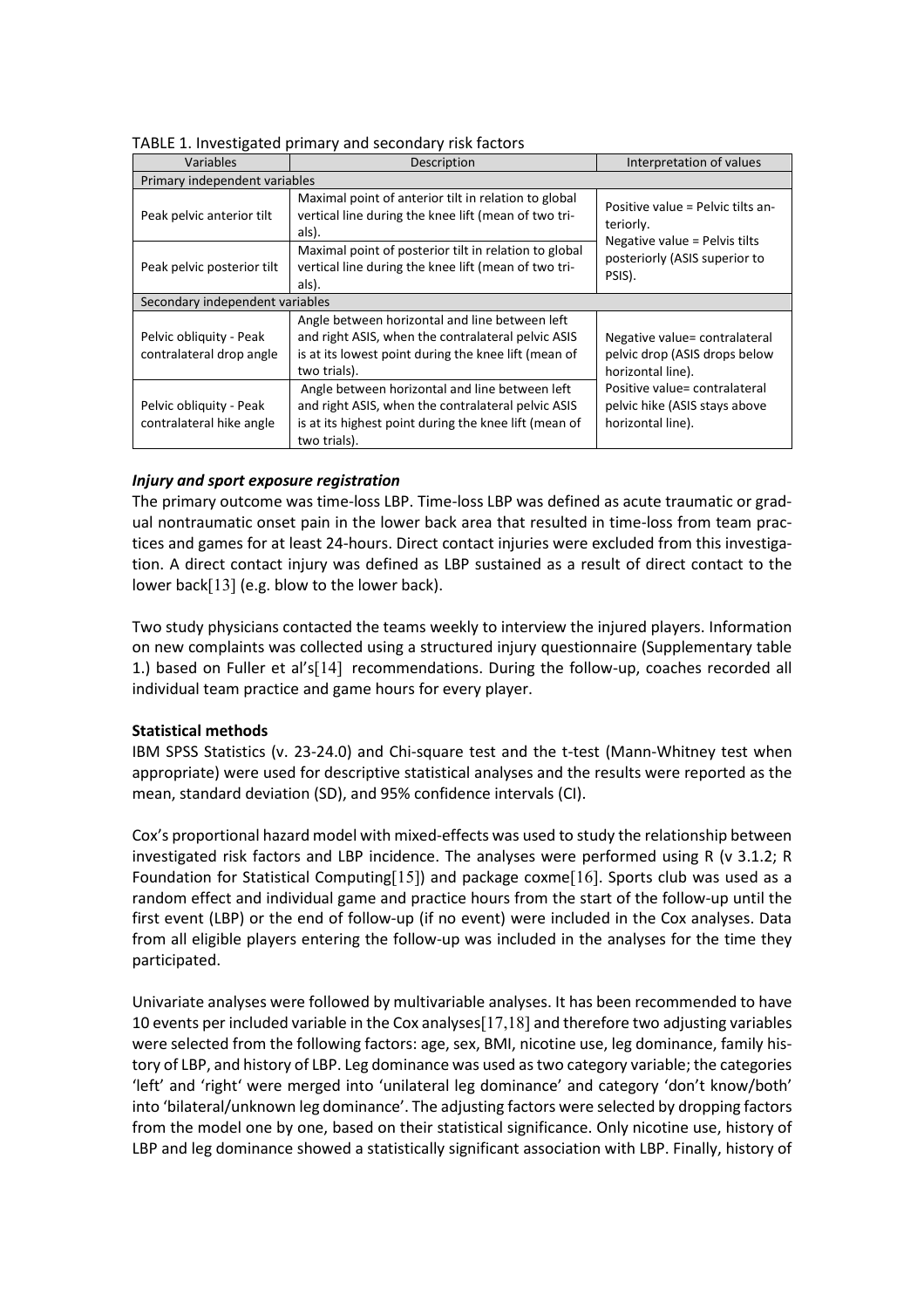LBP and leg dominance were entered into the final model. The results are presented as hazard ratios (HR), 95% CIs and p-values. Player was considered as unit of analysis and results for right and left legs were performed separately.

# **RESULTS**

Nine basketball and nine floorball teams participated in the study. Forty-nine players did not have complete SKL test data, eight players did not participate in the follow-up and four players reported an ongoing acute unilateral injury at the time of testing and were excluded from the analyses (FIGURE 1).



FIGURE 1. Study flow of participants. \* Incomplete SKL test data (no testing data n=29, technical reasons n=16, incorrect performance n=4).

Right side test was excluded from four players and left side test from six players for having only one valid trial. The baseline player demographics are presented in TABLE 2. The mean, minimum and maximum values for the investigated primary and secondary variables are presented in TA-BLE 3. There was a small number of players (n=40) with actual pelvic drop and maximum pelvic drop was -3.5 degrees.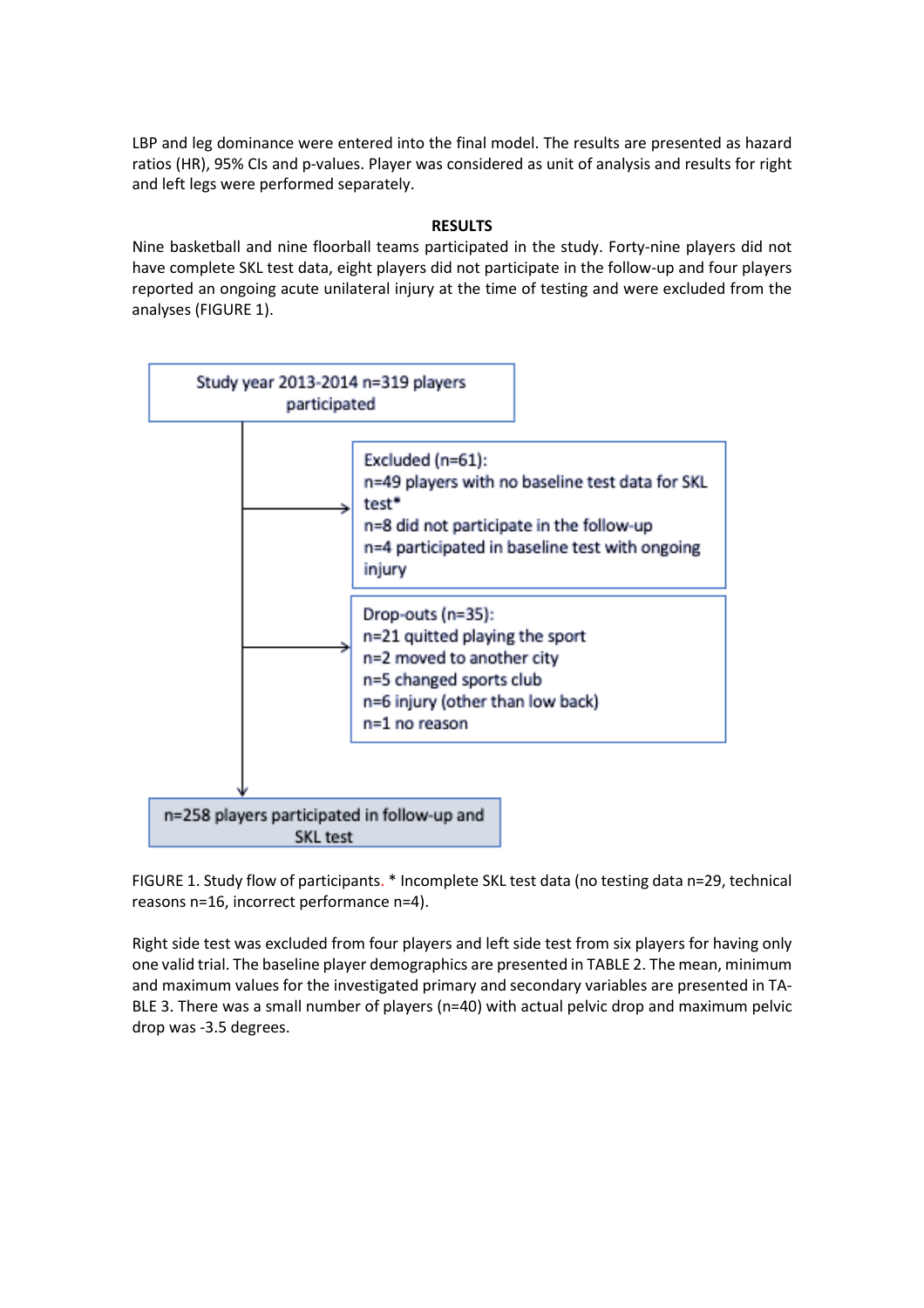| <b>Variables</b>                   | <b>Basketball</b><br><b>Floorball</b> |               |               | P-value       |              |
|------------------------------------|---------------------------------------|---------------|---------------|---------------|--------------|
|                                    | Female (n=61)                         | Male $(n=67)$ | Female (n=50) | Male (n=80)   |              |
| Age, yrs (mean, (SD))              | 14.4(1.3)                             | 15.1(1.8)     | 17.3(1.8)     | 16.9(1.3)     | $\leq 0.001$ |
| Height, cm (mean, SD)              | 168.5(6.5)                            | 179.2 (10.3)  | 167.0 (6.0)   | 177.3 (6.0)   | 0.633        |
| Weight, kg (mean, SD)              | 60.9(8.6)                             | 68.2 (13.8)   | 62.3(7.6)     | 69.2(8.6)     | 0.087        |
| BMI (mean, SD)                     | 21.4(2.7)                             | 21.0(3.0)     | 22.3(2.5)     | 21.9(2.2)     | 0.003        |
| Playing years (mean, SD)           | 6.6(2.5)                              | 6.8(3.0)      | 7.2(2.5)      | 8.8(3.0)      | $\leq 0.001$ |
| Training hours * (mean, SD)        | 170.9 (73.4)                          | 246.8 (134.6) | 231.7 (106.4) | 257.7 (133.5) | 0.010        |
| Game hours <sup>†</sup> (mean, SD) | 7.6(4.7)                              | 7.5(3.9)      | 10.7(7.4)     | 10.0(6.9)     | 0.001        |

#### TABLE 2. Baseline characteristics (n=258)

SD, standard deviation.

p-values shown refer to the t-test/Mann-Whitney test between sports groups, including both sexes. \* Team practice hours/season.

†Active playing time in games during the season.

| Outcome                                                    | No LBP during follow-<br>up (n=220) | LBP during follow-up<br>$(n=32)$ |                | All players                    |               |                     |  |  |
|------------------------------------------------------------|-------------------------------------|----------------------------------|----------------|--------------------------------|---------------|---------------------|--|--|
| Variables                                                  | Mean (95 % CI)                      | Mean (95 % CI)                   | $P -$<br>value | Mean (95<br>% CI)              | Min.<br>value | <b>Max</b><br>value |  |  |
| Right leg *                                                |                                     |                                  |                |                                |               |                     |  |  |
| Peak pelvic ante-<br>rior tilt, degrees                    | 9.6 (9.1 to 10.2)                   | 9.3 (7.8 to 10.8)                | 0.854          | 9.6 (9.1 to<br>10.1)           | 0.7           | 20.6                |  |  |
| Peak pelvic poste-<br>rior tilt, degrees                   | $-4.3$ ( $-5.1$ to $-3.5$ )         | $-4.0$ ( $-6.0$ to $-2.0$ )      | 0.797          | $-4.2$ ( $-4.9$<br>to $-3.5$ ) | $-23.3$       | 9.9                 |  |  |
| Left leg +                                                 |                                     |                                  |                |                                |               |                     |  |  |
| Peak pelvic ante-<br>rior tilt, degrees                    | 9.2 (8.6 to 9.7)                    | 9.4 (7.8 to 10.9)                | 0.691          | 9.2 (8.7 to<br>9.7)            | $-1.7$        | 19.9                |  |  |
| Peak pelvic poste-<br>rior tilt, degrees                   | $-4.7$ ( $-5.5$ to $-3.9$ )         | $-4.1$ ( $-6.1$ to $-2.1$ )      | 0.814          | $-4.6$ ( $-5.3$<br>to $-3.9$ ) | $-24.4$       | 9.9                 |  |  |
| Sub-analysis                                               |                                     |                                  |                |                                |               |                     |  |  |
| Right leg*                                                 |                                     |                                  |                |                                |               |                     |  |  |
| Peak contrala-<br>teral hike angle,<br>degrees             | 13.8 (13.4 to 14.2)                 | 13.0 (11.9 to 14.1)              | 0.793          | 13.7 (13.3<br>to $14.1$        | 5.2           | 22.4                |  |  |
| Peak contrala-<br>teral drop angle,<br>degrees             | $1.9(1.6 \text{ to } 2.1)$          | 1.5 (0.7 to 2.3)                 | 0.934          | 1.8 (1.6 to<br>2.1)            | $-3.5$        | 8.0                 |  |  |
| Left leg +                                                 |                                     |                                  |                |                                |               |                     |  |  |
| Peak contrala-<br>teral hike angle,<br>degrees             | 14.2 (13.7 to 14.7)                 | 13.9 (12.8 to 15.0)              | 0.189          | 14.1 (13.7<br>to 14.5)         | 6.5           | 27.0                |  |  |
| Peak contrala-<br>teral drop angle,<br>degrees             | 2.2 (1.9 to 2.5)                    | 2.2 (1.5 to 2.9)                 | 0.361          | 2.2 (2.0 to<br>2.3)            | $-3.4$        | 8.9                 |  |  |
| LBP; low back pain, CI; confidence interval,<br>$*$ n= 254 |                                     |                                  |                |                                |               |                     |  |  |

# TABLE 3. Baseline test results in players with and without LBP during follow-up

\* n= 254

† n= 252

Time-loss LBP was recorded 39 times during the 12-month follow-up in 35 players. Three of these were direct contact injuries (n=1 sacrum contusion, n=2 low back contusion) and were excluded from this analysis. LBP in 78 % (n=25) of the players had gradual non-traumatic onset and 22 % (n=7) had acute traumatic onset. 76 % of the non-traumatic onset and 86 % of acute onset LBP resulted in at least seven days absence from normal training (mean (SD) non-traumatic onset LBP: 54.5±86.0, acute onset traumatic LBP 72.4±131.8 days). Median absence was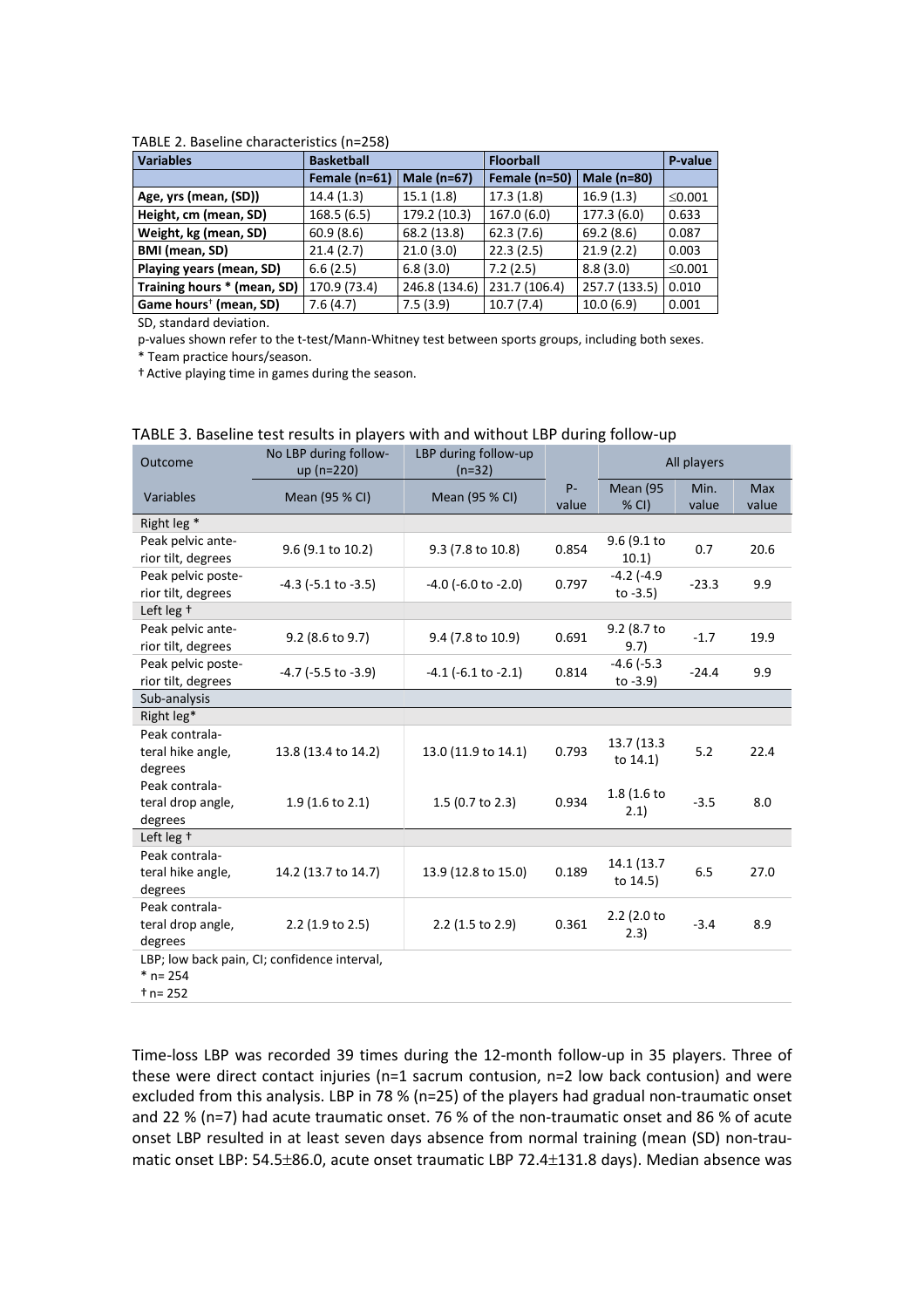14 days. The incidence of time-loss LBP, including only the first episode of LBP during the followup, was 0.5 per 1000 player-hours.

# **Risk factor analyses**

The results from univariate analyses are shown in TABLE 4. None of the investigated risk factors were associated with LBP in the univariate Cox analyses.

|           | TABLE 4. Unadjusted Hazard ratios (HR) and confidence intervals (CIs) from Cox mixed-effect |  |  |  |  |  |
|-----------|---------------------------------------------------------------------------------------------|--|--|--|--|--|
| analyses. |                                                                                             |  |  |  |  |  |

| Primary variables             | <b>HR</b> | 95 % CI      | р     |
|-------------------------------|-----------|--------------|-------|
| Left leg                      |           |              |       |
| Peak pelvic anterior tilt     | 1.00      | (0.92, 1.09) | 0.930 |
| Peak pelvic posterior tilt    | 0.98      | (0.93, 1.05) | 0.610 |
| Right leg                     |           |              |       |
| Peak pelvic anterior tilt     | 0.98      | (0.90, 1.07) | 0.630 |
| Peak pelvic posterior tilt    | 0.99      | (0.94, 1.06) | 0.860 |
| Secondary variables           |           |              |       |
| Left leg                      |           |              |       |
| Peak contralateral hike angle | 0.98      | (0.89, 1.09) | 0.710 |
| Peak contralateral drop angle | 1.01      | (0.85, 1.18) | 0.950 |
| Right leg                     |           |              |       |
| Peak contralateral hike angle | 0.94      | (0.85, 1.04) | 0.250 |
| Peak contralateral drop angle | 1.08      | (0.90, 1.28) | 0.410 |

In the adjusted Cox regression analysis, no association between sagittal plane pelvic tilt and LBP was found when adjusted with history of LBP and leg dominance (FIGURE 2). Furthermore, none of the secondary exploratory analyses between pelvic obliquity and LBP revealed significant associations (FIGURE 3). Peak pelvic drop angle was analysed also as categorized risk factor (No pelvic drop= CL pelvic drop values at zero or higher, Small pelvic drop= CL pelvic drop values smaller than zero). The results showed no significant difference in risk between players with or without pelvic drop.



**FIGURE 2.** Adjusted Hazard ratios (HR) and confidence intervals (CIs) from the primary Cox mixed-effect analyses with incidence of LBP as outcome. Adjusted with history LBP and leg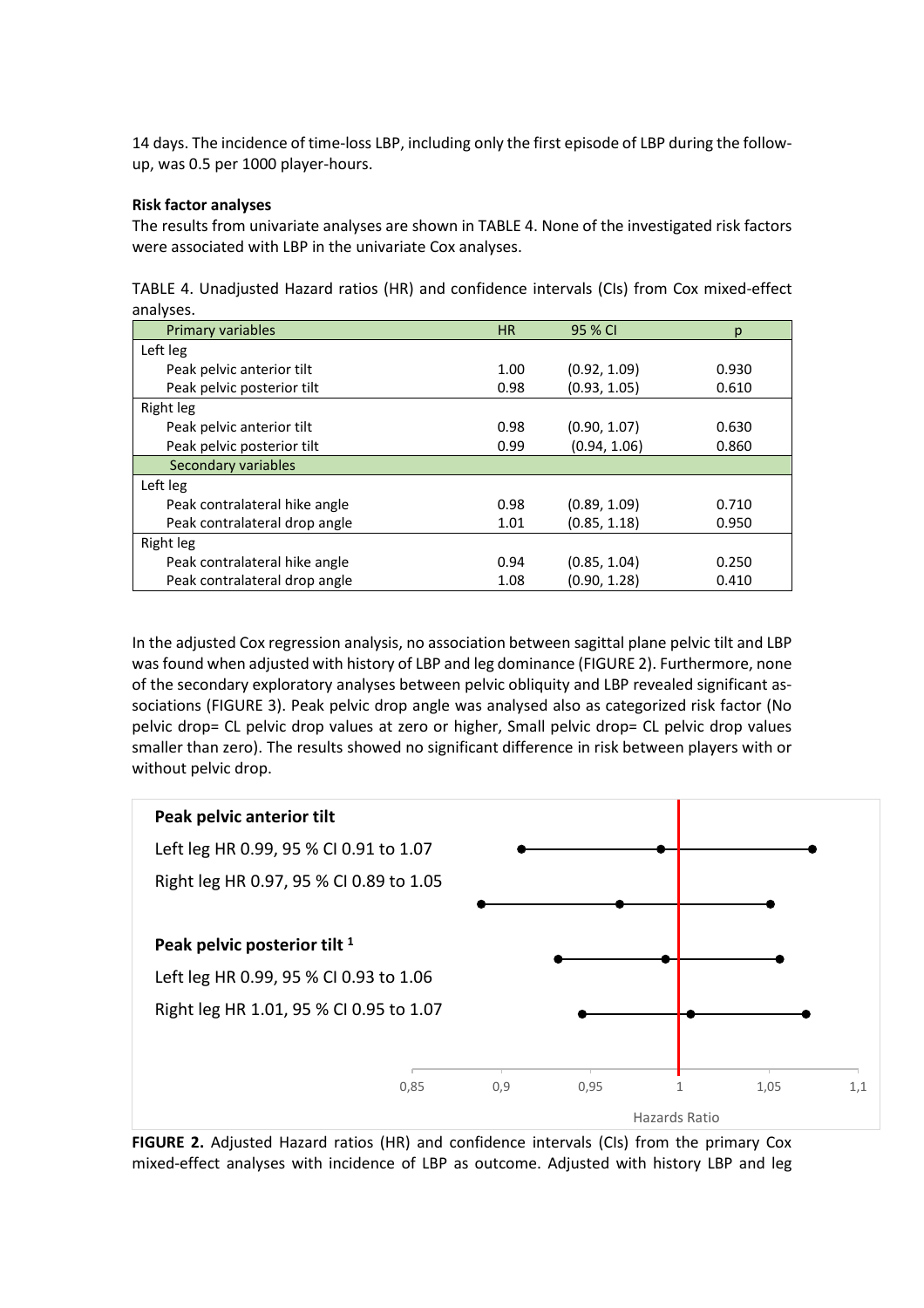dominance (unilateral leg dominance/bilateral leg dominance). **<sup>1</sup>**HR converted so that one-unit increase is interpreted as more pelvic posterior tilt



**FIGURE 3.** Adjusted Hazard ratios (HR) and confidence intervals (CIs) from the secondary Cox mixed-effect analyses with incidence of LBP as outcome. Adjusted with history LBP and leg dominance (unilateral leg dominance/bilateral leg dominance). **<sup>1</sup>** HR converted so that one-unit increase is interpreted as smaller minimal value, i.e. pelvic movement towards pelvic drop.

### **DISCUSSION**

This prospective study showed that sagittal plane pelvic tilt during standing knee lift test is not a risk factor for LBP in youth basketball and floorball players. We observed no association between pelvic tilt during standing knee lift test, oppose to our hypothesis. In addition, the secondary explorative analysis with frontal plane pelvic kinematics revealed no potential risk factors for LBP.

Our hypothesis was that increased pelvic movement during standing knee lift test could increase the risk for LBP plausibly due to compensatory movement in the low back resulting in increased load and strain. Our hypothesis was based on the widely known kinematic chain theory, where movement in one section affects the other sections of the kinetic chain[19]. In addition, previously it has been shown that lower extremity kinematics[20] and movement control of the lumbo-pelvic area[21,22] might be associated with LBP in youth athletes. For example, Roussel et al.[21] investigated prospectively the relationship between movement control of lumbo-pelvic area during hip movements and future lower extremity injuries (LEI) and LBP. They observed increased risk for LEI and LBP in dancers with impaired movement control of the lumbo-pelvic area in two movement control tests[21]. Chaudhari et al. observed increased odds for time-loss sports injury in baseball pitchers with larger sagittal plane lumbo-pelvic movement during a single leg raise test in standing [23]. We were unable to find significant risk factors in pelvic kinematics during hip flexion movement in youth basketball and floorball players using the standing knee lift test. Our results are in line with results from Oliver et al. who noticed that lumbo-pelvic movement control did not predict injuries in cricket players[24].

Our secondary aim was to look into association between frontal plane obliquity and LBP. We did not find an association between pelvic obliquity and LBP, however the data presented only few and minimal values of pelvic drop. On the other hand, the data suggested that excessive pelvic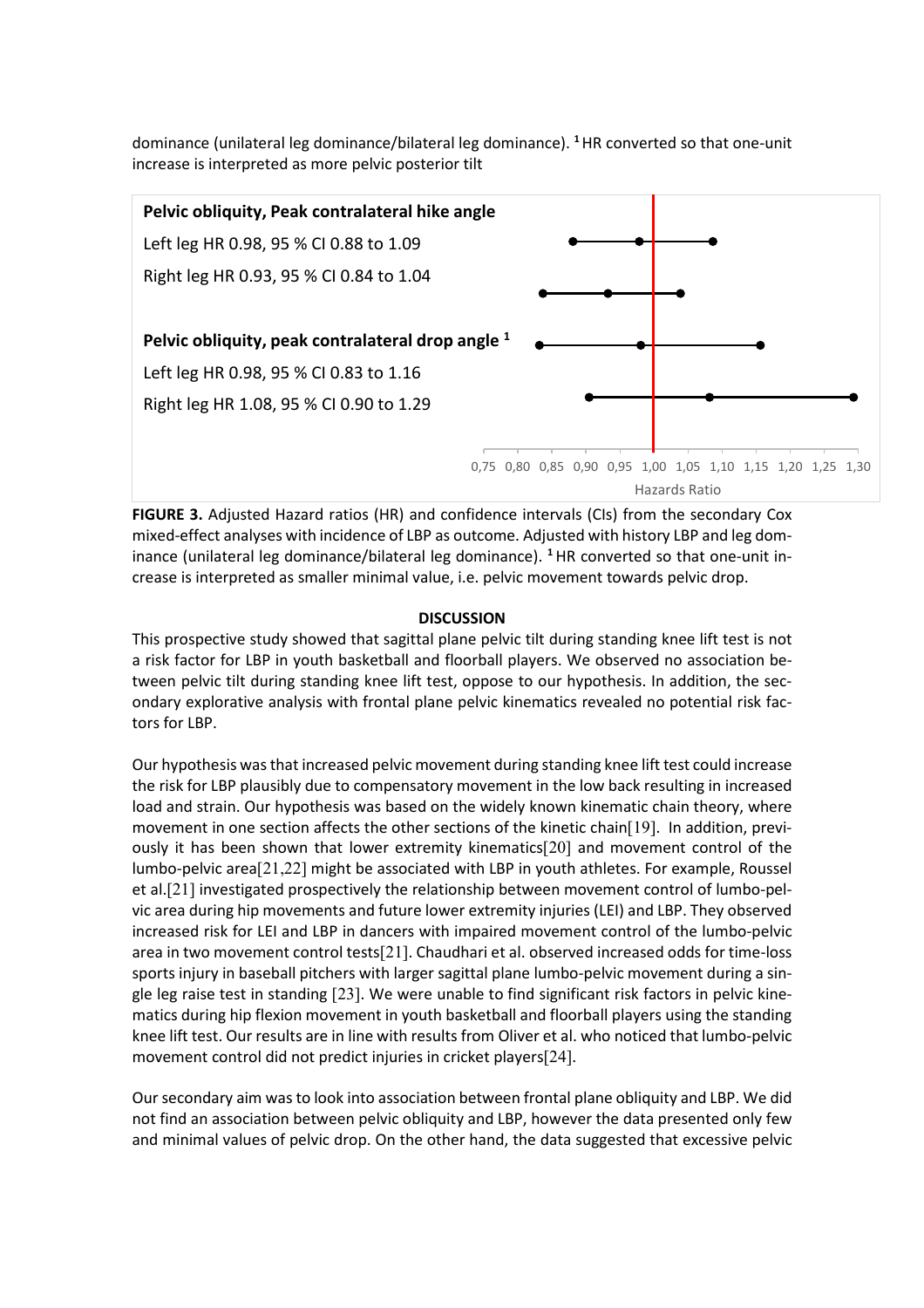drop during static single leg stance might not be common in youth basketball and floorball players.

In this study we investigated if hip-pelvic kinematics are associated with time-loss LBP and we analysed non-traumatic gradual onset LBP separate for all LBP. However, we did not consider whether the association could be different between hip-pelvic kinematics and LBP that is subgrouped based on other characteristics of the LBP. However, when investigating LBP irrespective of the onset or duration of LBP or presence or absence of movement control impairments (MCI) and provocative movement directions[25,26] this so called "wash out" effect may happen. When investigating non-specific LBP classified into subgroups based on presence of MCI and provocative movement directions, differences in movement patterns in people with and without LBP can be seen[25-27]. Thus, it might be beneficial to investigate whether certain movement patterns are risk factors for LBP where pain is provoked by certain movement directions. However, in order to be able to classify the LBP reported by the players, we would need to record more data of the inquired LBP, such as symptom provocation and relief and test for movement control impairments.

The other reason for insignificant findings is probably our too narrow scope, i.e. looking just at one part of the body and ignoring compensations distally. For example, Dingenen et al. demonstrated three patters of movement in SLS test in athletes with trunk dominant, lower extremity dominant and combined[28].

For the Cox analysis, we did not enter all adjusting factors available, such as age, sex, BMI and family history of LBP even though previous literature has stated them as plausible predisposing factors for LBP[2,29]. This was due to applying the rule of ten incidents per variable in the model. Interestingly, when we added age, sex, BMI, nicotine use, leg dominance, family history of LBP, and history of LBP into the same model and dropped non-significant variables one-by-one we noticed that only nicotine use, history of LBP and leg dominance were found to be statistically significant factors.

#### **Strengths and limitations**

The strengths of this investigation were the 12-month follow-up and prospective registration of the individual training and game hours and the time-loss LBP. The sample can be also seen as representative of youth basketball and floorball players of the same level in Finland.

Despite the strengths, there were also limitations to consider. We did not perform a reliability analysis of the 3D standing knee lift test. However, one trained physiotherapist performed the marker placement, which decreased the risk for error due to unconcise marker placements. Aberrant marker movement can also affect results in 3D movement analysis and ASIS markers have shown to have relatively more artefact compared to PSIS[30].

Our sample size and number of events were relatively small, and it is possible that there was not enough statistical power to detect small to moderate associations. Because of the sample size, we did not stratify the analyses by sex. Thus, we added sex to the risk factor models, but since sex was an insignificant covariate, it was dropped from the final models. Furthermore, one limitation is that there were athletes taking part in injury surveillance, but not participating in the knee lift test.

As we investigated risk factors for time-loss LBP, it should be noted that the results might be different if all low back complaints were included in this study. If OSTRC questionnaire was used,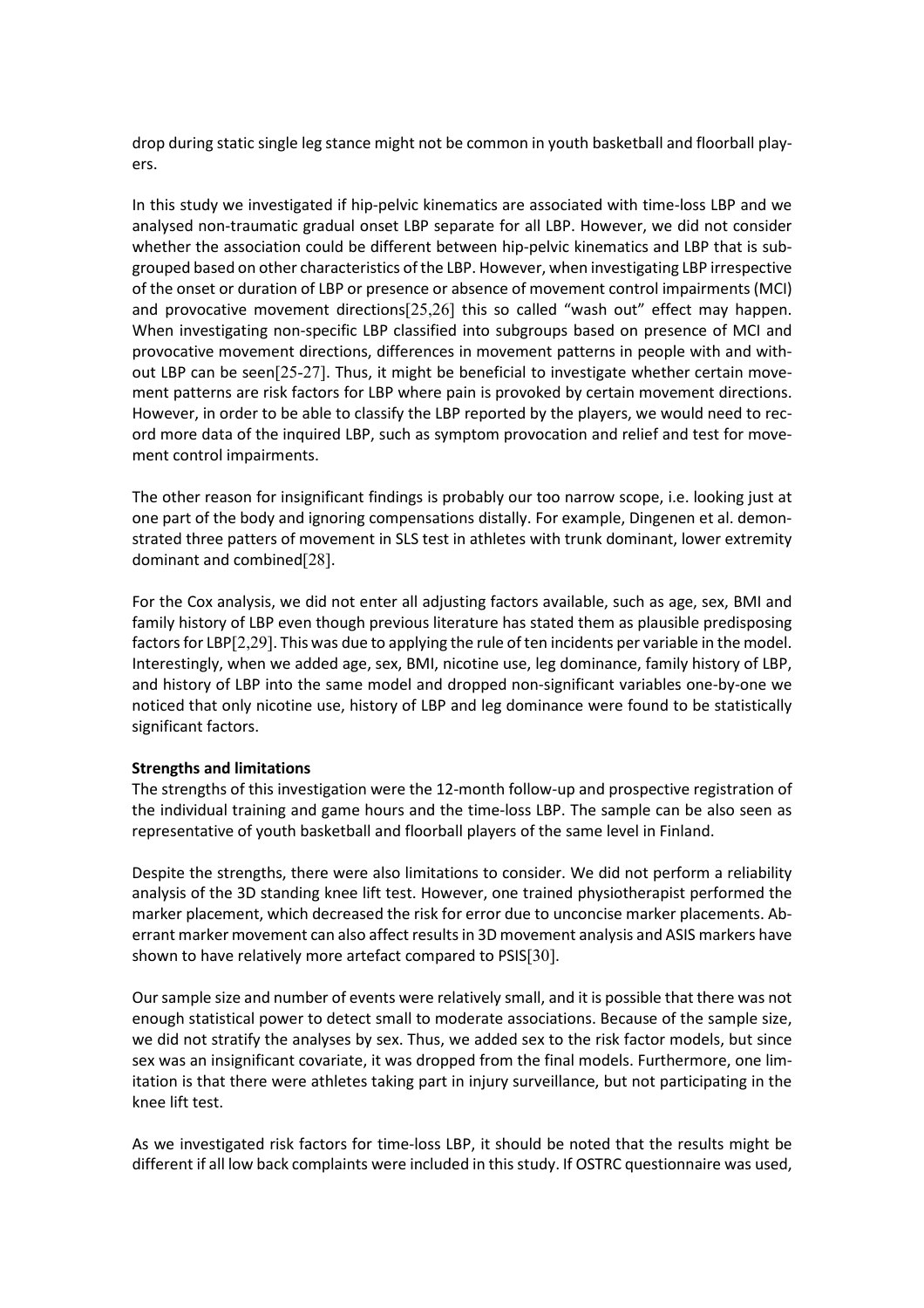we could have captured more injuries affecting the player in different ways[31]. For example, Clarsen et al. has shown that back pain complaints are very common in athletic population of young adults and youth and does not often lead to absence from sport[32].

# **CONCLUSIONS**

Standing knee lift test, as measured in this study, is not a useful screening test to identify youth basketball and floorball players at increased risk for future LBP. Since people with LBP have been shown to be a heterogenic group in previous studies, assessment of risk factors for all LBP symptoms together (without LBP classification) might not be a reasonable approach in future investigations.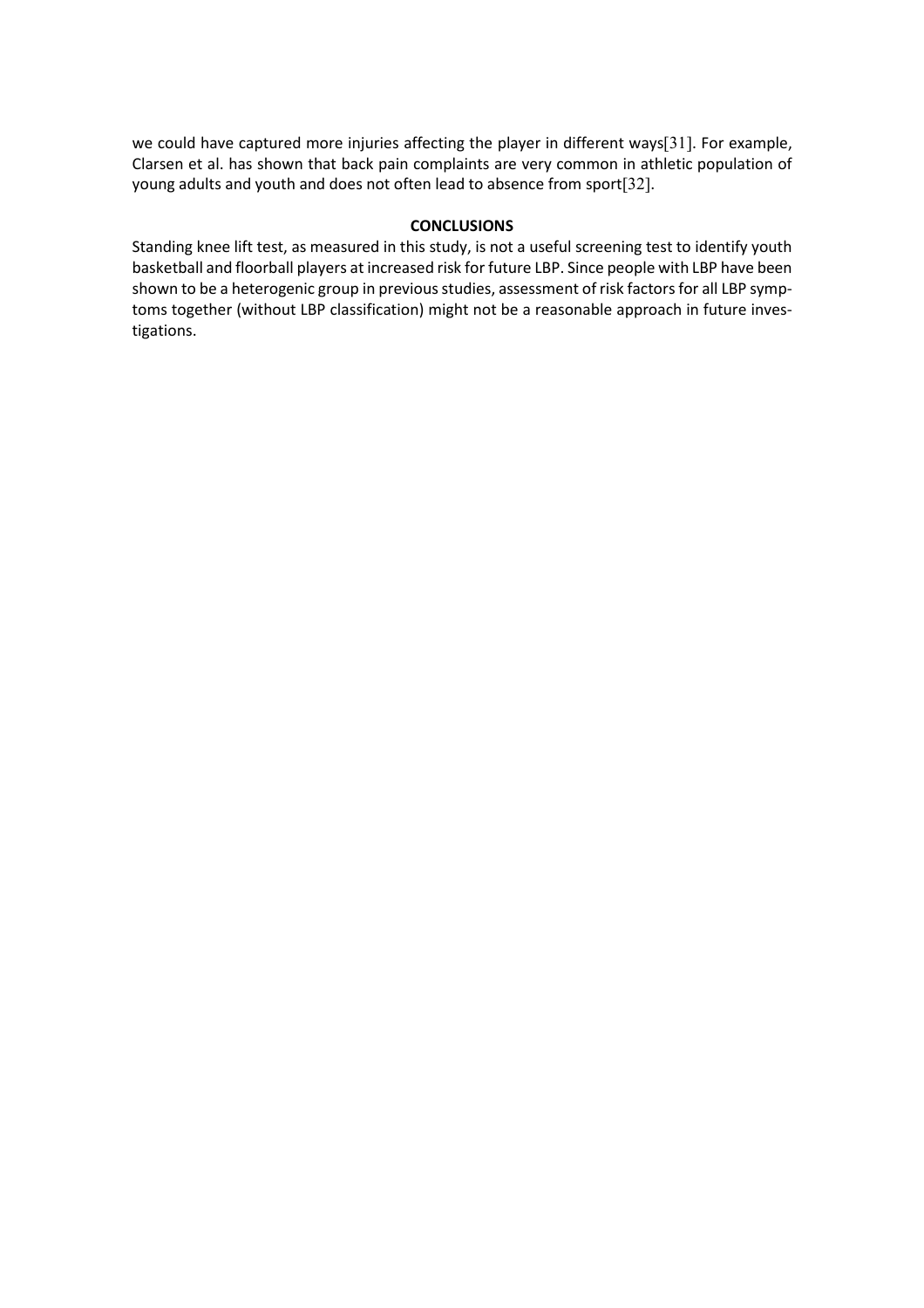#### **REFERENCES**

(1) Coenen P, Smith A, Paananen M, O'Sullivan P, Beales D, Straker L. Trajectories of low back pain from adolescence to young adulthood. Arthritis Care & Research 2017 Mar;69(3):403-412. doi: 10.1002/acr.22949.

(2) Kamper SJ, Yamato TP, Williams CM. The prevalence, risk factors, prognosis and treatment for back pain in children and adolescents: An overview of systematic reviews. Best Pract Res Clin Rheumatol 2017;30(6):1021-1036. doi: 10.1016/j.berh.2017.04.003.

(3) Franz C, Jespersen E, Rexen CT, Leboeuf-Yde C, Wedderkopp N. Back injuries in a cohort of schoolchildren aged 6-12. Stand J Med Sci Sports 2016;26(8):918. doi: 10.1111/sms.12519. (4) Pasanen K, Rossi M, Parkkari J, Kannus P, Heinonen A, Tokola K, et al. Low back pain in young basketball and floorball players. Clin J Sport Med 2016;26(5):376-380. doi: 10.1097/JSM.0000000000000263.

(5) Corkery MB, O'Rourke B, Viola S, Yen S, Rigby J, Singer K, et al. An exploratory examination of the association between altered lumbar motor control, joint mobility and low back pain in athletes. Asian J Sports Me 2014;5(4) doi: 10.5812/asjsm.24283.

(6) Hardcastle P, Nade S. The significance of the trendelenburg test. J Bone Joint Surg 1985;67:741-746. doi: 10.1016/0268-0033(86)90096-3.

(7) Elphinston J. Stability, Sport, and Performance Movement: Great Technique Without Injury. 1st edition ed.: North Atlantic Books; 2008.

(8) DiMattia MA, Livengood AL, Uhl TL, Mattacola CG, Malone TR. What are the validity of the single-leg-squat test and its relationship to hip-abduction strength? Journal of Sport Rehabilitation 2005 May;14(2):108-123. doi: 10.1123/jsr.14.2.108.

(9) O'Sullivan P, Smith A, Beales D, Straker L. Understanding adolescent low back pain from a multidimensional perspective: Implications for management. JOSPT 2017;47(10):741-751. doi: 10.2519/jospt.2017.7376.

(10) Pasanen K, Rossi MT, Parkkari J, Heinonen A, Steffen K, Myklebust G, et al. Predictors of lower extremity injuries in team sports (PROFITS-study): A study protocol. BMJ Open Sport Exerc Med 2015;1(1):e000076. doi: 10.1136/bmjsem-2015-000076.

(11) Bahr R, Andersen SO, Løken S, Fossan B, Hansen T, Holme I. Low back pain among endurance athletes with and without specific back Loading—A cross-sectional survey of cross-country skiers, rowers, orienteerers, and nonathletic controls. Spine 2004;29(4):449-454. doi: 10.1097/01.BRS.0000096176.92881.37.

(12) Kuorinka I, Jonsson B, Kilbom A, Vinterberg H, Biering-Sørensen F, Andersson G, et al. Standardised nordic questionnaires for the analysis of musculoskeletal symptoms. Appl Ergon 1987;18(3):233-237. doi: 10.1016/0003-6870(87)90010-X.

(13) Olsen O, Myklebust G, Engebretsen L, Bahr R. Injury mechanisms for anterior cruciate ligament injuries in team handball. Am J Sports Med 2004;32(4):1002-1012. doi: 10.1177/0363546503261724.

(14) Fuller CW, Ekstrand J, Junge A, Andersen TE, Bahr R, Dvorak J, et al. Consensus statement on injury definitions and data collection procedures in studies of football (soccer) injuries. BJSM 2006;40(3):193-201. doi: 10.1136/bjsm.2005.025270.

(15) R Core Team. R: A language and environment for statistical computing. R Foundation for Statistical Computing, Vienna, Austria.2016.

(16) Terry M. Therneau. Coxme: Mixed effects cox models. R package.2015;2.2-5.

(17) Peduzzi P, Concato J, Feinstein AR, Holford TR. Importance of events per independent variable in proportional hazards regression analysis II. accuracy and precision of regression estimates. J Clin Epidemiol 1995;48(12):1503-1510. doi: 10.1016/0895-4356(95)00048-8.